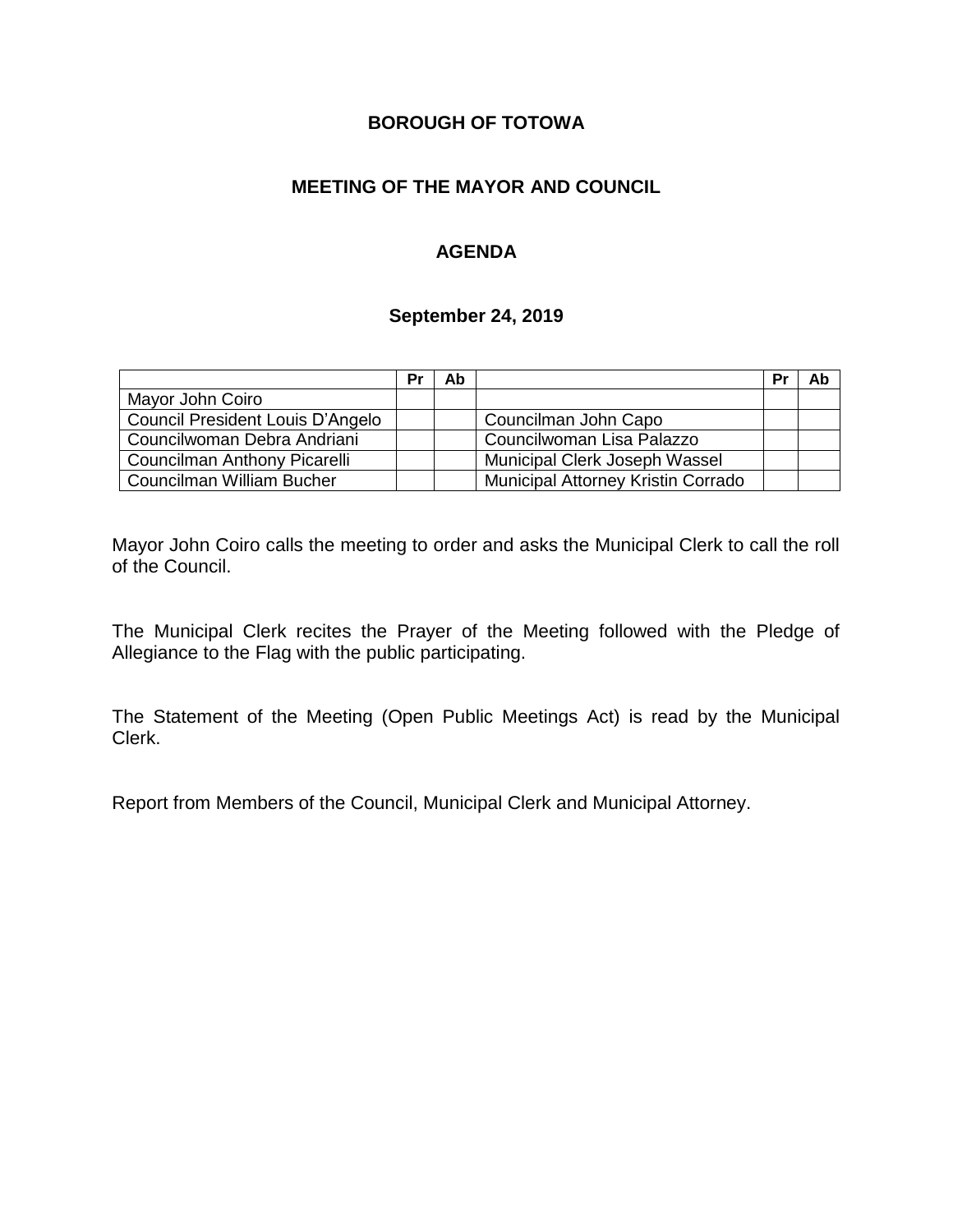## **CITIZENS HEARD:**

Minutes of the Mayor and Council for the meeting of September 10, 2019.

# **COMMITTEE ON FINANCE: PICARELLI, D'ANGELO, CAPO.**

Resolution No. 2019-20 for the payment of bills.

Resolution Certifying That The Governing Body Has Complied With N.J.A.C. 5:30-6.5 Pertaining To The Annual Audit.

Resolution To Acknowledge Receipt Of And Accept The 2018 Audit Corrective Action Plan.

#### **COMMITTEE ON PUBLIC SAFETY: D'ANGELO, CAPO, BUCHER.**

Retirement letter from Police Captain Carl J. Cifaldi effective October 1, 2019.

Grade increase for Patrol Officer Sean Williams from Grade 2 to Grade 1.

Grade increase for Patrol Officer Jack Pohlman from Grade 5 to Grade 4.

#### **COMMITTEE ON PUBLIC WORKS: BUCHER, PALAZZO, PICARELLI.**

Accept the bids for the 2018 Road Program.